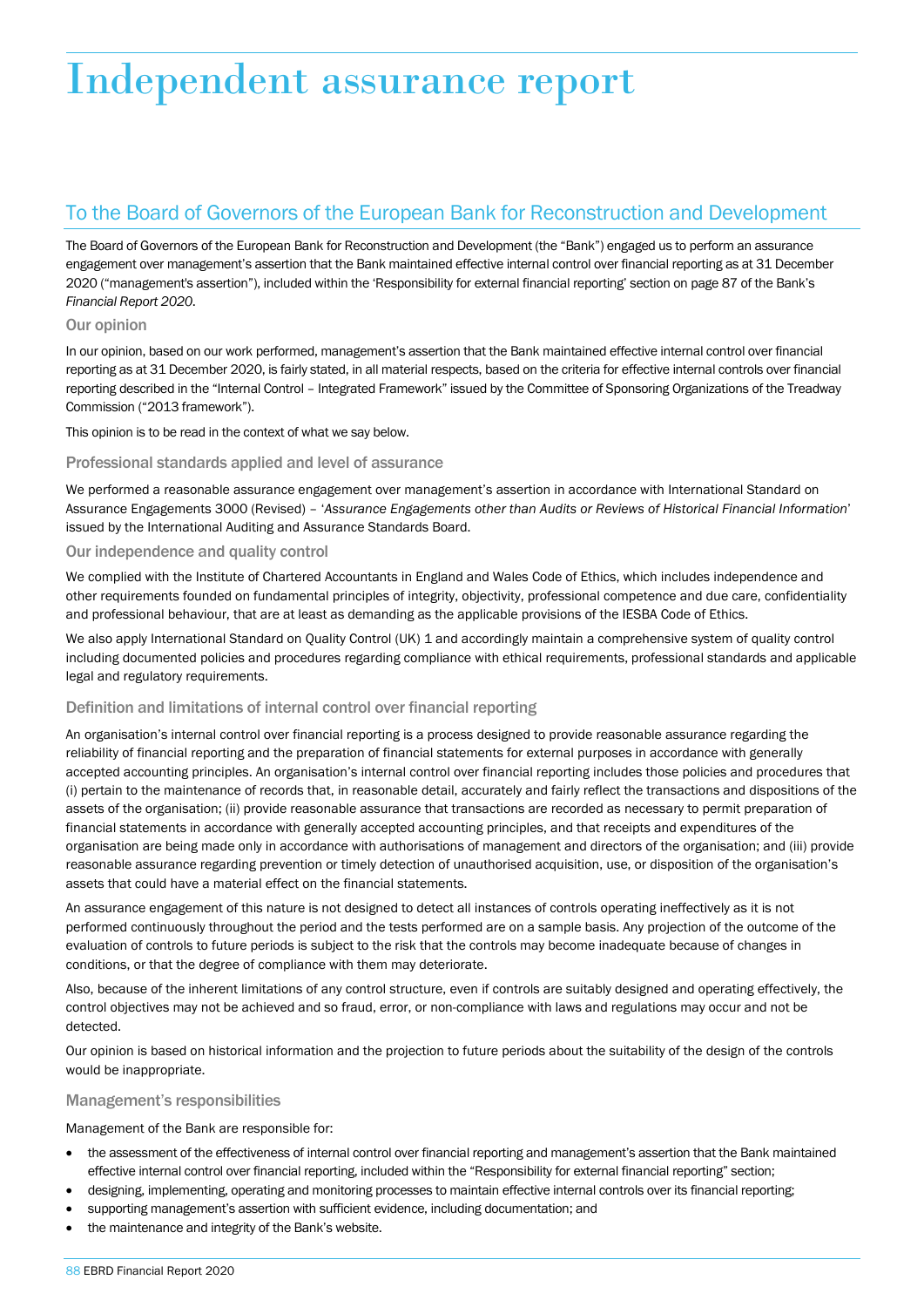# Our responsibilities and procedures performed

Our assurance engagement over management's assertion included obtaining an understanding of internal control over financial reporting, assessing the risk that a material weakness exists, and testing and evaluating to the extent necessary the design and operating effectiveness of internal control based on the assessed risk of management's assertion not being fairly stated, in all material respects. Our examination also included performing such other procedures as we considered necessary in the circumstances.

We are responsible for planning and performing the engagement to obtain evidence to support our assurance opinion; forming an independent opinion, based on the procedures we have performed and the evidence we have obtained; and reporting our conclusion to the Board of Governors of the Bank.

While the internal control over financial reporting may be informed by the need to satisfy legal or regulatory requirements, our scope of work and our opinion does not constitute assurance over compliance with those laws and regulations.

We believe that our assurance procedures provide a reasonable basis for our opinion.

#### Intended users and purpose

This report is produced in accordance with the terms of our agreement dated 4 November 2019 and is intended solely for the use and benefit of the Board of Governors of the Bank and solely for the purpose of reporting on management's assertion with regards to the effectiveness of the Bank's internal controls over financial reporting.

To the fullest extent permitted by law, we do not accept or assume responsibility to anyone other than the Board of Governors and the Bank for our work, for this report or for the opinion we have formed, save where terms have been agreed in writing.

Pricertate house Coopers (1P

#### PricewaterhouseCoopers LLP

Chartered Accountants London, United Kingdom 14 April 2021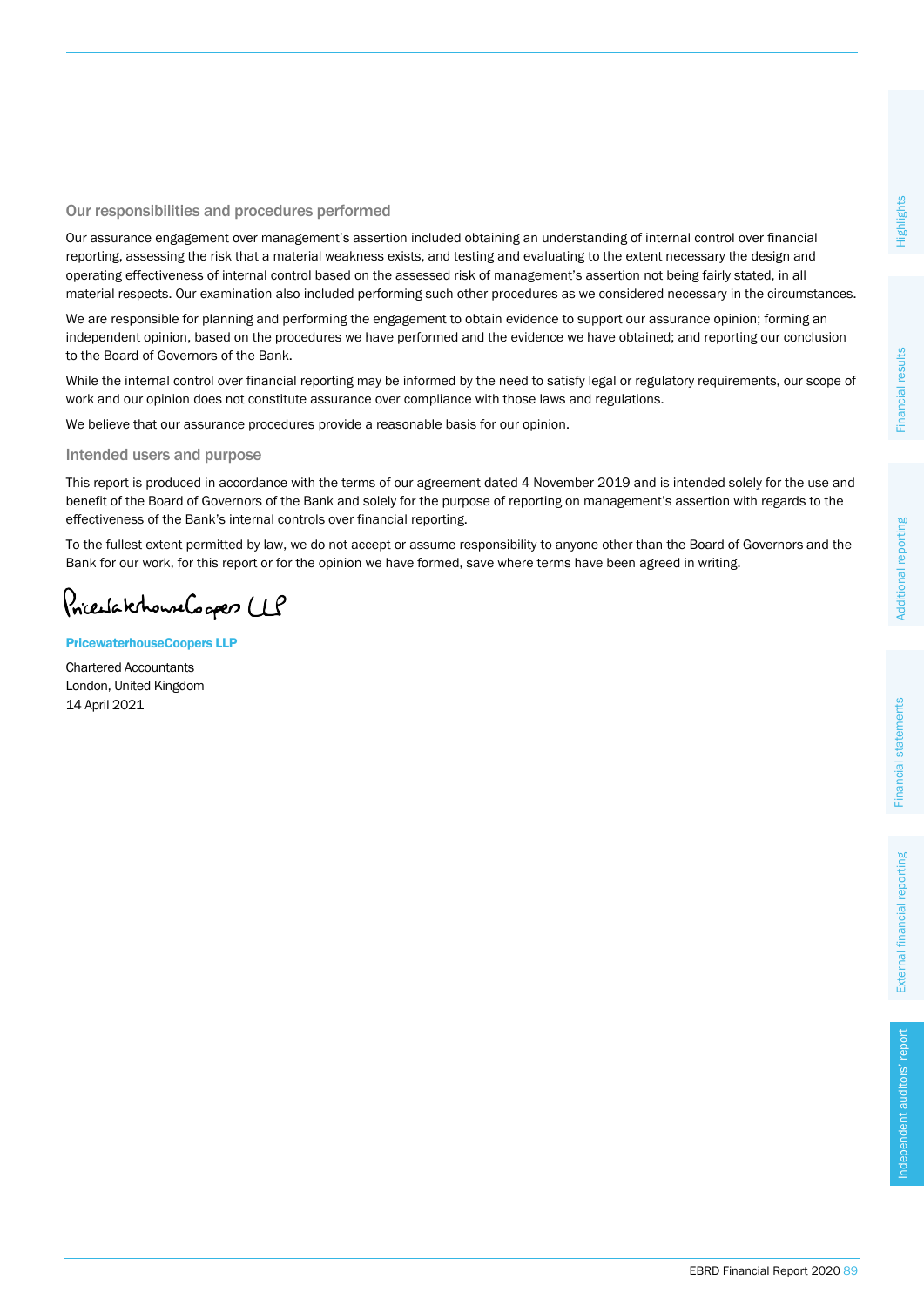# Independent auditors' report to the Board of Governors of the European Bank for Reconstruction and Development

# Report on the audit of the financial statements

# Our opinion

In our opinion, the European Bank for Reconstruction and Development's (the "Bank's") non-statutory financial statements:

- give a true and fair view of the state of the Bank 's affairs as at 31 December 2020 and of its profit and cash flows for the year then ended; and
- have been properly prepared in accordance with International Financial Reporting Standards (IFRSs) as issued by the International Accounting Standards Board (IASB).

#### What we have audited

The Bank's financial statements comprise:

- the balance sheet as at 31 December 2020;
- the income statement, the statement of comprehensive income, the statement of cash flows, and the statement of changes in equity for the year then ended;
- the accounting policies;
- the risk management section (other than those parts specifically identified as unaudited); and
- the notes to the financial statements.

#### Basis for opinion

We conducted our audit in accordance with International Standards on Auditing ("ISAs") and applicable law. Our responsibilities under ISAs are further described in the Auditors' responsibilities for the audit of the financial statements section of our report. We believe that the audit evidence we have obtained is sufficient and appropriate to provide a basis for our opinion.

#### *Independence*

We are independent of the Bank in accordance with the International Ethics Standards Board for Accountants' Code of Ethics for Professional Accountants (IESBA Code) and we have fulfilled our other ethical responsibilities in accordance with the IESBA Code.

### Our audit approach *Context*

Following our appointment in November 2019, 2020 was our first financial year as auditors. We met with the former auditors and attended the Audit Committee meetings at the end of the 2019 audit cycle to understand the key audit matters as and when they arose. We also reviewed the audit working papers of the former auditors to gain sufficient comfort over the 2020 opening balance sheet and comparative financial information. Our review also focused on how they had responded to the key judgments used in preparing the financial statements and work performed over key business processes.

The 2020 audit was impacted by the need to conduct our work remotely and to consider the impact of COVID-19 on the nature and extent of our work. We used technology effectively to coordinate the audit and exchange information between PwC and the Bank. By adapting our working practices, we mitigated the risks arising from the remote working environment.

*Overview*

| <b>Materiality</b>       | Overall materiality: €133 million (2019: N/a), based on 0.75% of total members' equity.                                                                                                                                    |
|--------------------------|----------------------------------------------------------------------------------------------------------------------------------------------------------------------------------------------------------------------------|
| <b>Audit scope</b>       | The scope of our audit and the nature, timing and extent of audit procedures performed were determined by our risk assessment and other<br>qualitative factors (including history of misstatement through fraud or error). |
| <b>Key audit matters</b> | Provisions for impairment in relation to Banking loans.<br>Valuation of financial instruments measured using significant unobservable inputs<br>Valuation of pension liabilities.<br>Impact of COVID-19.                   |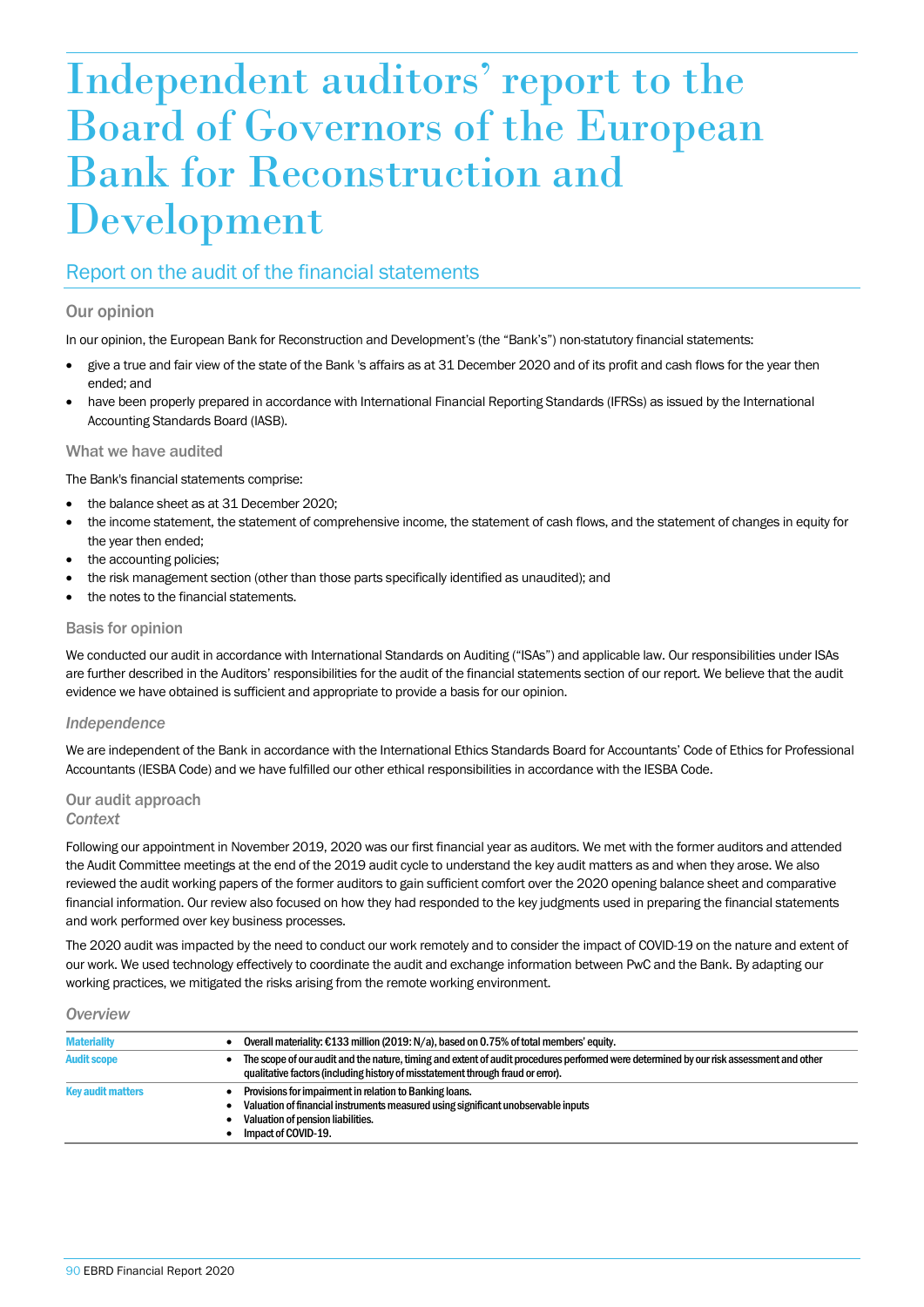## *The scope of our audit*

As part of designing our audit, we determined materiality and assessed the risks of material misstatement in the financial statements. In particular, we looked at where the Bank made use of subjective judgments, for example in respect of significant accounting estimates that involved making assumptions and considering future events that are inherently uncertain. As in all of our audits we also addressed the risk of management override of internal controls, including evaluating whether there was evidence of bias in key estimates that represented a risk of material misstatement due to fraud.

#### *Key audit matters*

Key audit matters are those matters that, in our professional judgment, were of most significance in our audit of the financial statements of the current period. These matters were addressed in the context of our audit of the financial statements as a whole, and in forming our opinion thereon, and we do not provide a separate opinion on these matters.

#### Provisions for impairment in relation to Banking loans

| <b>Key audit matter description</b>             | The determination of expected credit loss allowances (ECL) is subjective and judgmental. The Bank's loan portfolio and exposures span across 38<br>countries and 12 industry sectors, leading to a range of diverse credit risk considerations impacting these judgments.                           |
|-------------------------------------------------|-----------------------------------------------------------------------------------------------------------------------------------------------------------------------------------------------------------------------------------------------------------------------------------------------------|
|                                                 | There is an increased risk of material misstatement of ECL due to the inherent uncertainty in the assumptions made to incorporate the impact of<br>COVID-19, and the increased degree of expert judgment required.                                                                                  |
|                                                 | Complex models are used to collectively assess and determine ECL on loans at amortised cost in Stage 1 and 2 which are not classified as being<br>credit impaired at the reporting date. We focussed our audit work on the following areas:                                                         |
|                                                 | The appropriateness of model methodologies;<br>$\bullet$                                                                                                                                                                                                                                            |
|                                                 | The significant increase in credit risk criteria since initial inception;<br>$\bullet$                                                                                                                                                                                                              |
|                                                 | Multiple economic scenarios and scenario weightings used to determine the expected likely outcomes in the point-in-time (PIT)<br>$\bullet$<br>probability of default (PD) rates;                                                                                                                    |
|                                                 | Judgments and assumptions used in the determination of internal credit ratings due to the uncertainty over future performance of<br>$\bullet$<br>counterparties; and                                                                                                                                |
|                                                 | Loss given default (LGD) rates including how government support arrangements and guarantees are considered within these<br>$\bullet$<br>estimates.                                                                                                                                                  |
|                                                 | The expected credit loss provision also included additional modelled and judgment based post model adjustments to capture the economic<br>impact of Covid-19.                                                                                                                                       |
|                                                 | Individual specific ECLs are estimated for credit impaired loans categorised as Stage 3. The principal assumptions applied in estimating<br>provisions include the valuation of collateral, forecast cash flows and the reasonableness of the scenario weighting of expected likely outcomes.       |
| How our audit addressed the key<br>audit matter | We understood and critically assessed the appropriateness of the impairment policy (including the definitions of default and significant increase<br>in credit risk) including how the Bank considered the impact of COVID-19 and its application in the determination of ECL.                      |
|                                                 | Stage 1 and 2 ECL                                                                                                                                                                                                                                                                                   |
|                                                 | We understood the Bank's process and tested key controls around the determination of expected credit loss allowances, including controls<br>relating to:                                                                                                                                            |
|                                                 | The review of modelling methodologies;<br>$\bullet$                                                                                                                                                                                                                                                 |
|                                                 | The integrity of data feeds from source systems into the model; and<br>$\bullet$                                                                                                                                                                                                                    |
|                                                 | The approval of key inputs and assumptions; and<br>٠                                                                                                                                                                                                                                                |
|                                                 | Monitoring controls which periodically assess the appropriateness of internal credit ratings.                                                                                                                                                                                                       |
|                                                 | We assessed the reasonableness of the model methodologies and key inputs used in the determination of the ECL such as significant increase in<br>credit risk, PD and LGD rates.                                                                                                                     |
|                                                 | We independently tested the model code and performed sensitivity analyses on the results. We assessed the judgment as to whether the results<br>of these activities indicated whether the models continued to perform appropriately or if any post-model adjustments were required.                 |
|                                                 | We used our economist experts to support our risk assessment and to assess the reasonableness of the GDP data used in determining economic<br>scenarios and associated scenario weightings, giving specific consideration to the economic volatility and uncertainty.                               |
|                                                 | We tested the completeness and accuracy of key data inputs, sourced from underlying systems, that are applied in the calculation of ECL and<br>tested the integrity of the calculations.                                                                                                            |
|                                                 | We used credit risk modelling specialists to support the audit team in the performance of these audit procedures.                                                                                                                                                                                   |
|                                                 | Post-model adjustments                                                                                                                                                                                                                                                                              |
|                                                 | We assessed the appropriateness of the methodology of the post-model adjustment recorded to account for the impact of COVID-19. We<br>assessed the appropriateness of methodologies used to determine and quantify the post model adjustment required and the reasonableness of<br>key assumptions. |
|                                                 | Based on our knowledge and understanding of the limitations in models and industry emerging risks, we critically assessed the completeness of                                                                                                                                                       |

the post model adjustment proposed by the Bank.

#### Stage 3 provisions

We understood the Bank's process and tested key controls around the identification of credit-impaired loans and the calculation of the provision, including controls relating to:

- The review and challenge of the assumptions and underlying calculations; and
- Monitoring of loans on the watchlist and identification of changes to staging.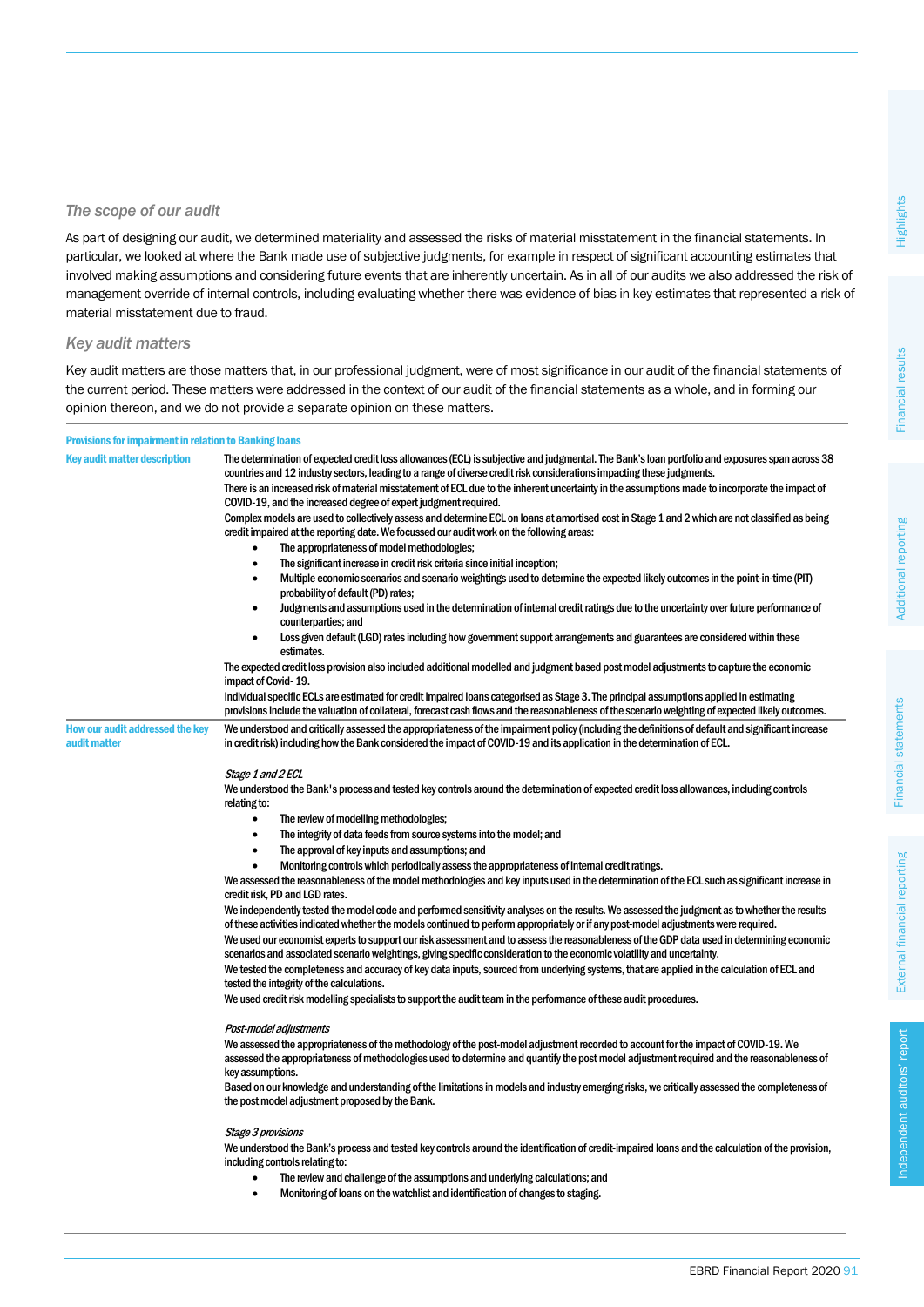|                                         | We performed the following procedures to test the completeness of the identification of loans requiring individual assessment:<br>We critically assessed the criteria for determining whether credit impairment had occurred; and                                                                                                                                                                          |
|-----------------------------------------|------------------------------------------------------------------------------------------------------------------------------------------------------------------------------------------------------------------------------------------------------------------------------------------------------------------------------------------------------------------------------------------------------------|
|                                         | We tested a sample of loans which the Bank had determined were not in stage 3 at the reporting date. For each sampled loan, we<br>$\bullet$<br>independently assessed whether they had indicators of a credit impairment event and therefore whether they were appropriately<br>categorised.                                                                                                               |
|                                         | For a sample of individually assessed loans in stage 3 and related ECL, we re-performed the provision calculation, critically assessing key inputs<br>and assumptions including expected future cash flows, discount rates, valuations of collateral held where relevant and the weightings applied to<br>scenario outcomes.                                                                               |
|                                         | We also evaluated and tested the disclosures in the Financial Report.<br>Based on the evidence obtained, we concluded that the methodologies, modelled assumptions, judgments and data used within the ECL<br>provisions to be appropriate and materially compliant with the requirements of IFRS 9.                                                                                                       |
|                                         | Valuation of financial instruments measured using significant unobservable inputs                                                                                                                                                                                                                                                                                                                          |
| <b>Key audit matter description</b>     | The financial instruments held by the Bank range from those that are traded on active markets with quoted prices, to more complex and bespoke<br>instruments. The valuation of these complex financial instruments can require the use of prices or inputs which are not readily observable in the<br>market. These financial instruments are classified as Level 3, per the IFRS 13 fair value hierarchy. |
|                                         | The valuation of the following Level 3 portfolios and the associated gains and losses recognized in the income statement were given specific<br>focus:                                                                                                                                                                                                                                                     |
|                                         | The Bank's unlisted equity investments where judgment is required in determining the key assumptions including estimating<br>$\bullet$<br>earnings and determining the illiquidity discount on observable price / earnings multiples used in the valuation;                                                                                                                                                |
|                                         | Put and call options which are used to facilitate an exit route for certain unlisted equity investments. The valuations of these<br>$\bullet$<br>instruments are driven by the underlying unlisted equity investments, with significant uncertainty over volatility;                                                                                                                                       |
|                                         | Loans at fair through profit and loss which have non-standardised features and are valued based on models with unobservable<br>٠                                                                                                                                                                                                                                                                           |
|                                         | inputs such as discount rates and counterparty credit assumptions; and<br>Within the Final Salary Plan (FSP) defined benefit scheme pension assets, there is a hedge fund asset that is valued based on net<br>٠<br>asset value (NAV).                                                                                                                                                                     |
| How our audit addressed the key         | We understood the Bank's process and tested key controls supporting the identification and measurement of the valuation of financial                                                                                                                                                                                                                                                                       |
| audit matter                            | instruments including the review and challenge of the appropriateness of the methodology and assumptions.                                                                                                                                                                                                                                                                                                  |
|                                         | For the hedge fund asset held within the FSP where the valuation is based on NAV statements, we performed the following:                                                                                                                                                                                                                                                                                   |
|                                         | Obtained third party confirmation from the investment manager; and<br>$\bullet$                                                                                                                                                                                                                                                                                                                            |
|                                         | Evaluated the reliability of the valuation by assessing the investment manager's third party control report on the valuation process.<br>$\bullet$<br>For all other Level 3 fair value financial instruments we performed the following:                                                                                                                                                                   |
|                                         | Evaluation of the valuation methodologies and assessment of the appropriateness and consistency of model inputs, key<br>$\bullet$                                                                                                                                                                                                                                                                          |
|                                         | assumptions and contractual obligations; and                                                                                                                                                                                                                                                                                                                                                               |
|                                         | Where inputs are unobservable, critically assessed if the inputs and assumptions fall within a reasonable range, based on our<br>$\bullet$<br>independent review, industry knowledge and experience of the market.                                                                                                                                                                                         |
|                                         | We used valuation experts to support the audit team in the performance of these audit procedures.                                                                                                                                                                                                                                                                                                          |
|                                         | We also evaluated and tested the disclosures in the Financial Report.<br>Based on the evidence obtained, we concluded that the assumptions and judgments were appropriate and materially compliant with the<br>requirements of IFRS 13.                                                                                                                                                                    |
| <b>Valuation of pension liabilities</b> |                                                                                                                                                                                                                                                                                                                                                                                                            |
| <b>Key audit matter description</b>     | The accounting valuation of the obligations of the Final Salary Plan ('FSP') is dependent on a number of actuarial estimates, primarily the<br>discount rate and inflation rate.                                                                                                                                                                                                                           |
|                                         | The Bank uses an actuarial expert Willis Tower Watson ('WTW') to determine the valuation of the defined benefit obligation using a number of                                                                                                                                                                                                                                                               |
|                                         | market-based inputs and other financial and demographic estimates.<br>The estimates are updated to reflect market changes in the discount rate and to reflect changing market practice and views of long-term inflation.                                                                                                                                                                                   |
|                                         | Changes in these estimates can have a material impact on the valuation due to the long duration of the pension obligations.                                                                                                                                                                                                                                                                                |
| How our audit addressed the key         | We tested the controls over the review, challenge and approval of assumptions and methodologies employed, based on the WTW actuarial report                                                                                                                                                                                                                                                                |
| audit matter                            | and completeness and accuracy of other data inputs.                                                                                                                                                                                                                                                                                                                                                        |
|                                         | We engaged our actuarial experts and performed the following:                                                                                                                                                                                                                                                                                                                                              |
|                                         | Evaluated the objectivity and competence of the Bank's actuarial expert involved in the valuation of the defined benefit obligation;<br>$\bullet$<br>Assessed the reasonableness of the assumptions used against independently compiled expected ranges based on market<br>٠                                                                                                                               |
|                                         | observable indices and our market experience;                                                                                                                                                                                                                                                                                                                                                              |
|                                         | Tested the calculation of the obligations; and<br>٠                                                                                                                                                                                                                                                                                                                                                        |
|                                         | Performed testing over the members' data used in calculating the obligation.<br>$\bullet$                                                                                                                                                                                                                                                                                                                  |
|                                         | We also evaluated and tested the disclosures in the Financial Report.                                                                                                                                                                                                                                                                                                                                      |
|                                         | Based on the evidence obtained, we concluded that the assumptions and data used were appropriate and materially compliant with the<br>requirements of IAS 19.                                                                                                                                                                                                                                              |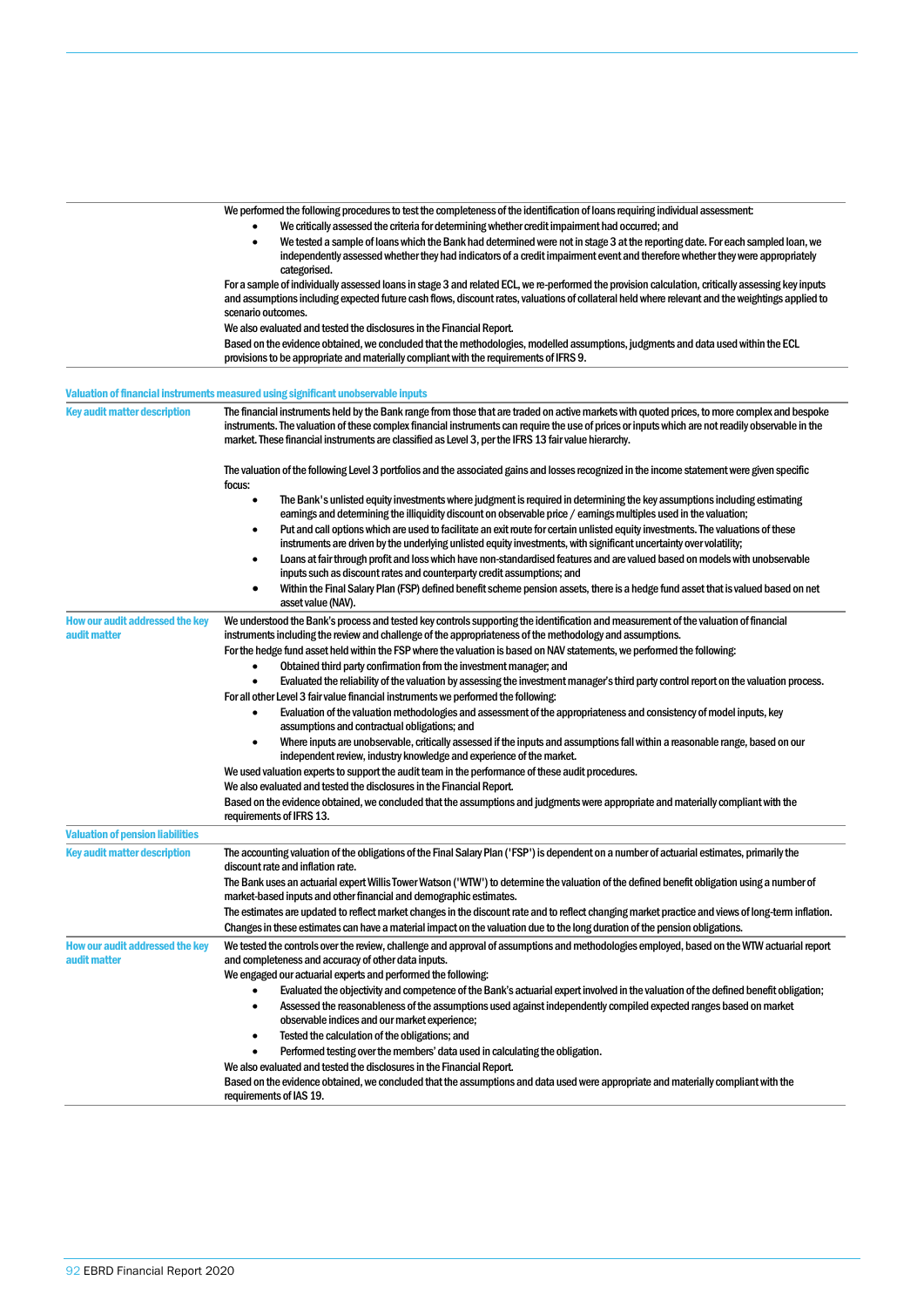| <b>Impact of COVID-19</b>                       |                                                                                                                                                                                                                                                                                                                                                                                                                                                                               |
|-------------------------------------------------|-------------------------------------------------------------------------------------------------------------------------------------------------------------------------------------------------------------------------------------------------------------------------------------------------------------------------------------------------------------------------------------------------------------------------------------------------------------------------------|
| <b>Key audit matter description</b>             | The COVID-19 pandemic, and measures taken by governments in order to contain COVID-19 as well as to provide support to economies have a<br>significant impact on the operations and performance of the Bank. The Covid-19 pandemic has also changed the way that organisations operate,<br>with one of most substantial impacts being the transition to remote working.                                                                                                       |
|                                                 | As a result of the pandemic there are significant judgments and assumptions that impact financial reporting that the Bank have considered. The<br>judgmental areas of our audit most impacted by COVID-19 are set out in the following other key audit matters in this report:                                                                                                                                                                                                |
|                                                 | Provisions for impairment in relation to Banking loans; and<br>$\bullet$                                                                                                                                                                                                                                                                                                                                                                                                      |
|                                                 | Valuation of financial instruments measured using significant unobservable inputs.                                                                                                                                                                                                                                                                                                                                                                                            |
|                                                 | The financial statements are prepared on the going concern basis of accounting. We also focused on the appropriateness of using a going<br>concern basis of accounting given uncertainty about the economic outlook.                                                                                                                                                                                                                                                          |
| How our audit addressed the key<br>audit matter | In assessing the Bank's consideration of the impact of COVID-19 on the financial statements, we have undertaken the following procedures:<br>In areas where the Bank is required to estimate future financial performance when preparing the financial statements, we have<br>$\bullet$<br>challenged the forecasts and the extent to which they have been impacted by COVID-19;<br>Assessed the impact of COVID-19 on estimates and the assumptions that underpin them;<br>٠ |
|                                                 | Reviewed management's going concem assessment, which considered the potential impact of COVID-19 on funding requirements;<br>Considered the impact of COVID-19 on the Bank's internal control environment through our audit testing and inquiries of<br>management; and                                                                                                                                                                                                       |
|                                                 | Evaluated the adequacy of the disclosures made in the financial statements with respect to the impact of COVID-19.                                                                                                                                                                                                                                                                                                                                                            |
|                                                 | As a result of these procedures, we concluded that the impact of Covid-19 has been appropriately evaluated and reflected in the Financial<br>Report.                                                                                                                                                                                                                                                                                                                          |

#### *How we tailored the audit scope*

We tailored the scope of our audit to ensure that we performed enough work to be able to give an opinion on the financial statements as a whole, taking into account the structure of the Bank, its accounting processes and controls, and the sector in which it operates.

#### *Materiality*

The scope of our audit was influenced by our application of materiality. We set certain quantitative thresholds for materiality. These, together with qualitative considerations, helped us to determine the scope of our audit and the nature, timing and extent of our audit procedures on the individual financial statement line items and disclosures and in evaluating the effect of misstatements, both individually and in aggregate on the financial statements as a whole.

Based on our professional judgment, we determined materiality for the financial statements as a whole as follows:

| <b>Overall materiality</b>             | €133 million (2019: N/a)                                                                                                                                                                                                     |
|----------------------------------------|------------------------------------------------------------------------------------------------------------------------------------------------------------------------------------------------------------------------------|
| <b>How we determined it</b>            | 0.75% of total members' equity.                                                                                                                                                                                              |
| <b>Rationale for benchmark applied</b> | Total members' equity is the most appropriate benchmark given EBRD's purpose, and focus on deployment of its resource base as a development<br>bank and is a generally accepted benchmark for determining audit materiality. |

We use performance materiality to reduce to an appropriately low level the probability that the aggregate of uncorrected and undetected misstatements exceeds overall materiality. Specifically, we use performance materiality in determining the scope of our audit and the nature and extent of our testing of account balances, classes of transactions and disclosures, for example in determining sample sizes. Our performance materiality was €99 million.

In determining the performance materiality, we considered a number of factors; the history of misstatements, risk assessment and aggregation risk and the effectiveness of controls and concluded that an amount at the upper end of our normal range was appropriate.

We agreed with the Audit Committee that we would report to them misstatements identified during our audit above €6 million (2019: N/a) as well as misstatements below that amount that, in our view, warranted reporting for qualitative reasons.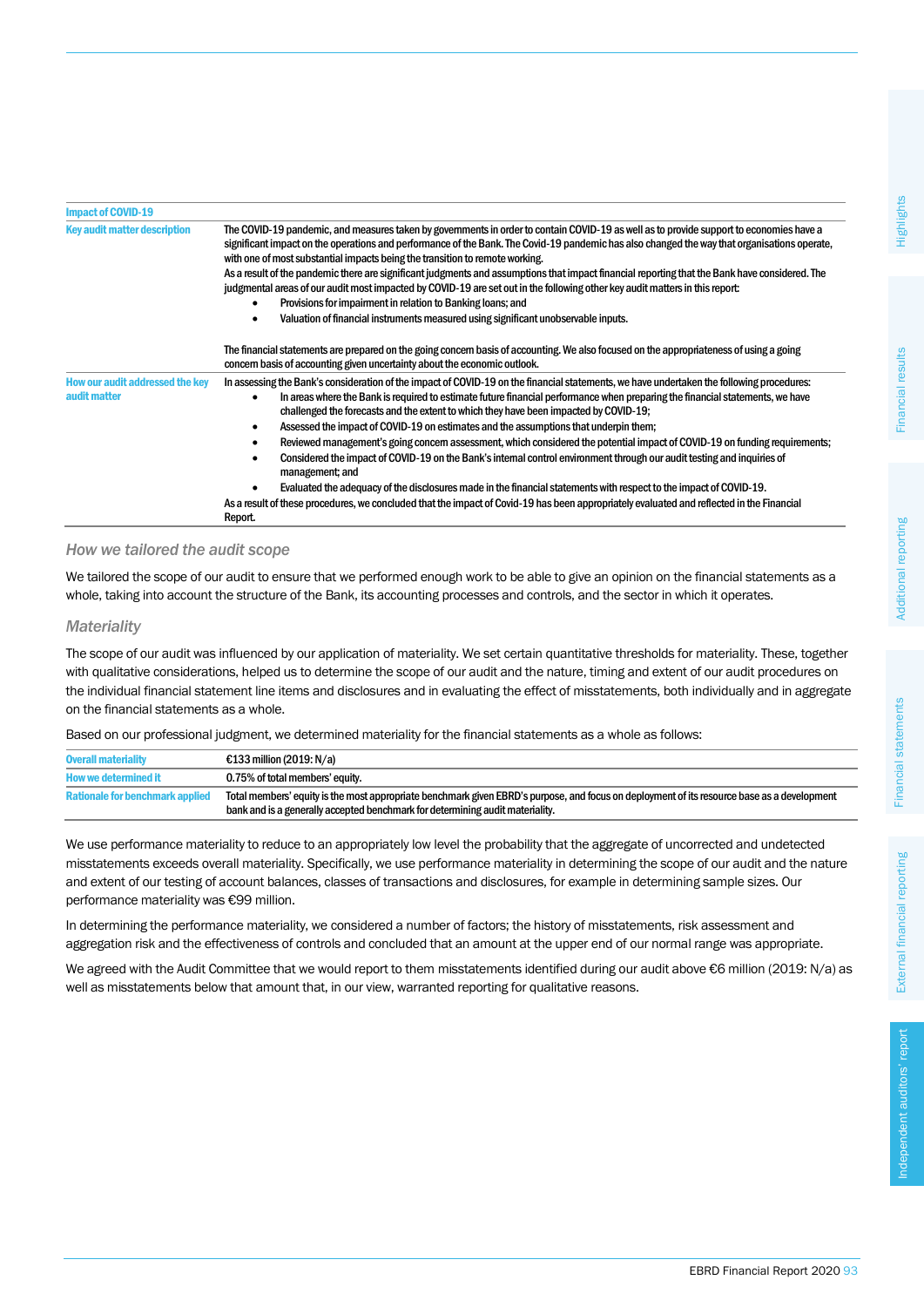#### Other information

Management of the Bank is responsible for the other information. The other information comprises the following sections of the Financial Report (but does not include the financial statements and our auditors' report thereon):

- Highlights;
- Key financial indicators 2016-20;
- Additional reporting and disclosures;
- Financial Risks; and
- Those parts of Risk management specifically identified as unaudited,

Our opinion on the financial statements does not cover the other information and we do not express any form of assurance conclusion thereon. In connection with our audit of the financial statements, our responsibility is to read the other information identified above and, in doing so, consider whether the other information is materially inconsistent with the financial statements or our knowledge obtained in the audit, or otherwise appears to be materially misstated. If, based on the work we have performed, we conclude that there is a material misstatement of this other information, we are required to report that fact. We have nothing to report in this regard.

## Responsibilities for the financial statements and the audit *Responsibilities of management for the financial statements*

As explained more fully in the Statement of management's responsibilities in respect of the financial statements, the management of the Bank is responsible for the preparation of the financial statements in accordance with the applicable framework and for being satisfied that they give a true and fair view. Management is also responsible for such internal control as they determine is necessary to enable the preparation of financial statements that are free from material misstatement, whether due to fraud or error.

In preparing the financial statements, management is responsible for assessing the Bank's ability to continue as a going concern, disclosing as applicable, matters related to going concern and using the going concern basis of accounting unless management either intend to liquidate the Bank or to cease operations, or has no realistic alternative but to do so.

#### *Auditors' responsibilities for the audit of the financial statements*

Our objectives are to obtain reasonable assurance about whether the financial statements as a whole are free from material misstatement, whether due to fraud or error, and to issue an auditors' report that includes our opinion. Reasonable assurance is a high level of assurance, but is not a guarantee that an audit conducted in accordance with ISAs will always detect a material misstatement when it exists. Misstatements can arise from fraud or error and are considered material if, individually or in the aggregate, they could reasonably be expected to influence the economic decisions of users taken on the basis of these financial statements.

As part of an audit in accordance with ISAs, we exercise professional judgment and maintain professional scepticism throughout the audit. We also:

- Identify and assess the risks of material misstatement of the financial statements, whether due to fraud or error, design and perform audit procedures responsive to those risks, and obtain audit evidence that is sufficient and appropriate to provide a basis for our opinion. The risk of not detecting a material misstatement resulting from fraud is higher than for one resulting from error, as fraud may involve collusion, forgery, intentional omissions, misrepresentations, or the override of internal control.
- Obtain an understanding of internal control relevant to the audit in order to design audit procedures that are appropriate in the circumstances, but not for the purpose of expressing an opinion on the effectiveness of the Bank's internal control.
- Evaluate the appropriateness of accounting policies used and the reasonableness of accounting estimates and related disclosures made by the Bank.
- Conclude on the appropriateness of the Bank's use of the going concern basis of accounting and, based on the audit evidence obtained, whether a material uncertainty exists related to events or conditions that may cast significant doubt on the Bank's ability to continue as a going concern. If we conclude that a material uncertainty exists, we are required to draw attention in our auditors' report to the related disclosures in the financial statements or, if such disclosures are inadequate, to modify our opinion. Our conclusions are based on the audit evidence obtained up to the date of our auditor's report. However, future events or conditions may cause the Bank to cease to continue as a going concern.
- Evaluate the overall presentation, structure and content of the financial statements, including the disclosures, and whether the financial statements represent the underlying transactions and events in a manner that achieves fair presentation.